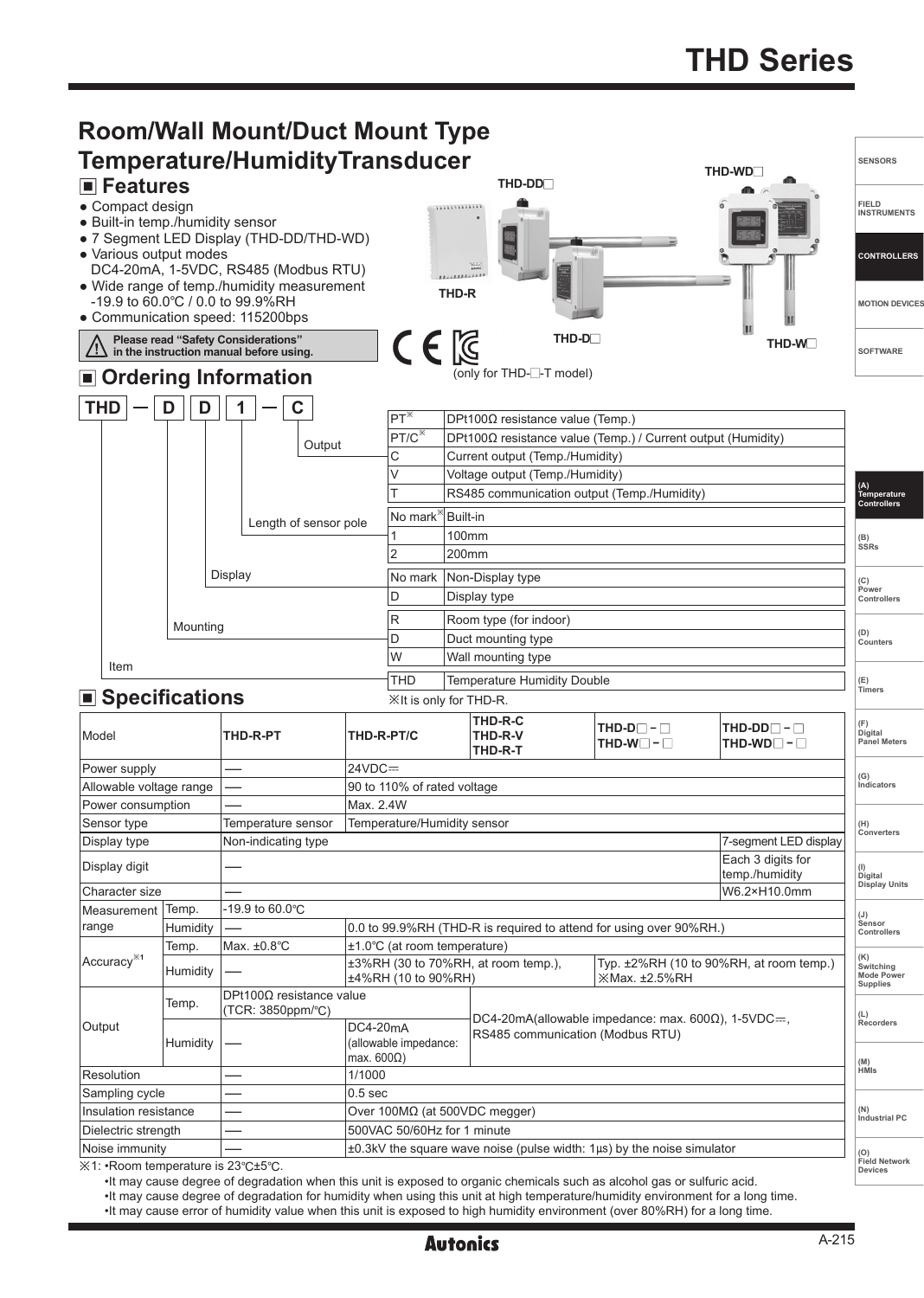#### **Specifications**

| Model                                      | THD-R-PT                                                                              |                                                                                             | THD-R-PT/C                                                              | THD-R-C<br>THD-R-V<br>THD-R-T                                                                | $THD-D$ - $\Box$<br>$THD-W \Box - \Box$                                                                              | $THD-DD$ - $\Box$<br>$THD-WD$ - |  |
|--------------------------------------------|---------------------------------------------------------------------------------------|---------------------------------------------------------------------------------------------|-------------------------------------------------------------------------|----------------------------------------------------------------------------------------------|----------------------------------------------------------------------------------------------------------------------|---------------------------------|--|
| <b>Vibration</b>                           | Mechanical                                                                            |                                                                                             |                                                                         | 0.75mm amplitude at frequency of 10 to 55Hz (for 1 min) in each X, Y, Z direction for 1 hour |                                                                                                                      |                                 |  |
|                                            | Malfunction                                                                           | 0.5mm amplitude at frequency of 10 to 55Hz (for 1 min) in each X, Y, Z direction for 10 min |                                                                         |                                                                                              |                                                                                                                      |                                 |  |
|                                            | 300m/s <sup>2</sup> (approx. 30G) in each X, Y, Z direction for 3 times<br>Mechanical |                                                                                             |                                                                         |                                                                                              |                                                                                                                      |                                 |  |
| Shock<br>Malfunction                       |                                                                                       |                                                                                             | 100m/s <sup>2</sup> (approx. 10G) in each X, Y, Z direction for 3 times |                                                                                              |                                                                                                                      |                                 |  |
| <b>IP10</b><br><b>Protection structure</b> |                                                                                       |                                                                                             |                                                                         |                                                                                              | IP65 (except sensing part)                                                                                           |                                 |  |
|                                            | Ambient temperature                                                                   | -20 to 60 $\degree$ C, storage: -20 to 60 $\degree$ C                                       |                                                                         |                                                                                              |                                                                                                                      |                                 |  |
| Cable                                      |                                                                                       |                                                                                             |                                                                         |                                                                                              | Ø4mm, 4-wire, Length: 2m<br>(AWG22, Core diameter: 0.08mm, number of<br>cores: 60, insulation out diameter: Ø1.25mm) |                                 |  |
| Approval                                   |                                                                                       | $\mathsf{C}\mathsf{\in}$ , $\mathsf{K}\mathsf{C}$ (only for THD- $\Box$ -T model)           |                                                                         |                                                                                              |                                                                                                                      |                                 |  |
|                                            | Weight <sup>*2</sup><br>Approx. 98g (approx. 55g)                                     |                                                                                             |                                                                         |                                                                                              | Approx. 415g (approx. 160g)                                                                                          |                                 |  |
| $\cdots$ $\sim$ $\sim$                     |                                                                                       |                                                                                             |                                                                         |                                                                                              |                                                                                                                      |                                 |  |

※2: The weight includes packaging. The weight in parenthesis is for unit only. ※Environment resistance is rated at no freezing or condensation.

### **Dimensions**

(unit: mm)

#### **THD-R**





**THD-W THD-D**



|      |            |                | 72       |
|------|------------|----------------|----------|
| 34.5 |            |                | 58       |
|      | $4 - 04.8$ |                |          |
|      |            | 6              | ۰        |
|      | 85         | $\overline{1}$ |          |
|      |            |                | Q<br>Ω   |
|      |            |                | IO.<br>⊛ |



**Bracket**



Ø70

**●Panel cut-out**



Model **Length of sensor pole (A)**  $THD-T1-T$  100mm  $THD-T2-T$  200mm

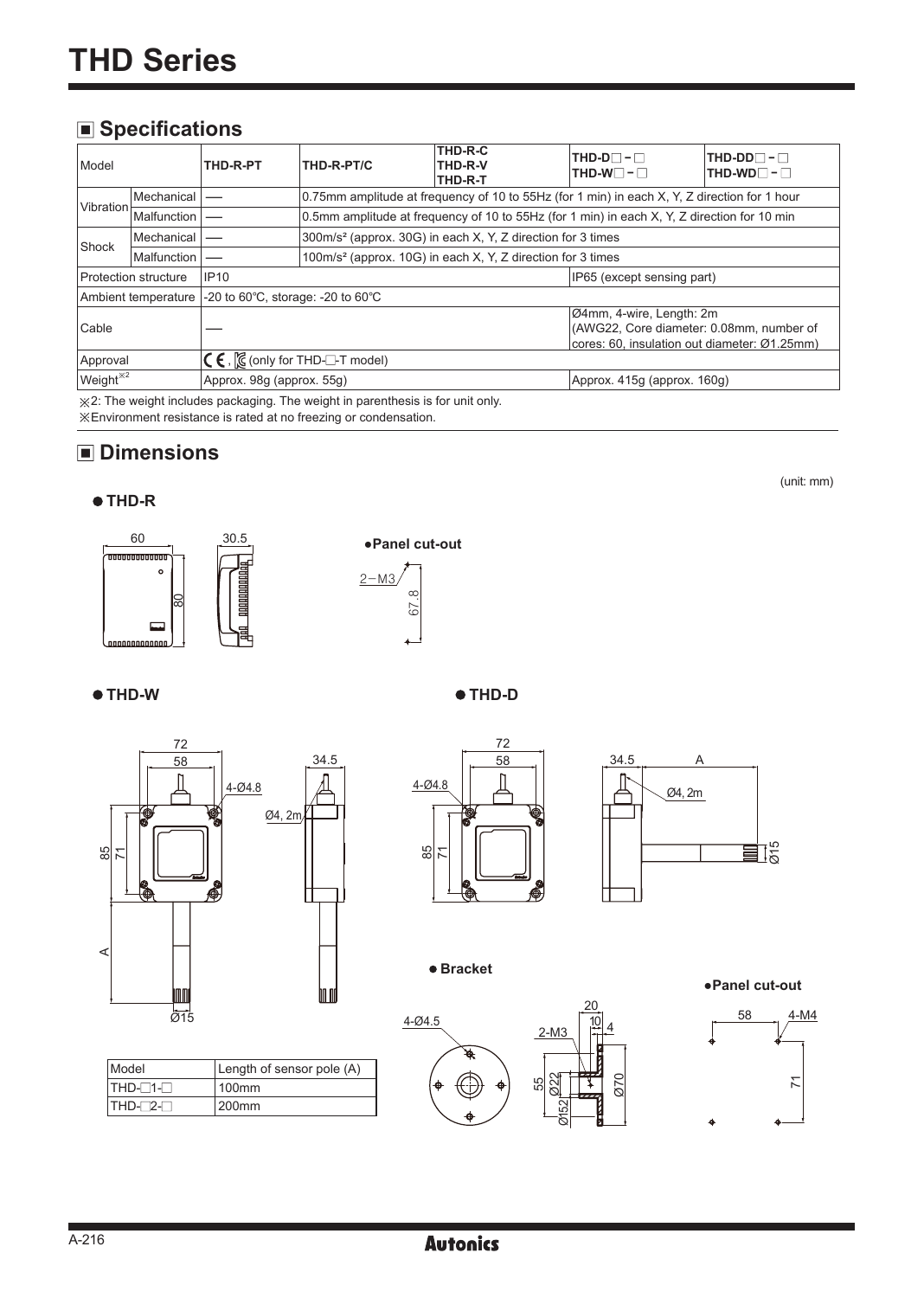## **Temperature/Humidity Transducer**

#### **Connections**



※Check the terminal connection diagram and be sure that when connecting the power.



#### **THD-D / THD-W**



**Case Detachment**

 **THD-R** 

case from it.



 $\overline{2}$ 

 $\mathbf{1}$ 

 $\overline{a}$ 

 $\mathbf{3}$ 

1-5VDC (Humi.)





# **(H) Converters**

**SENSORS**

**FIELD INSTRUMENTS**

**CONTROLLERS**

**MOTION DEVICES**

**SOFTWARE**

**(A) Temperature Controllers**

**(B) SSRs**

**(C) Power Controllers**

**(D) Counters**

**(E) Timers**

**(F) Digital Panel Meters** 

**(G) Indicators**

**(I) Digital Display Units**

**(J) Sensor Controllers** 

**(K) Switching Mode Power Supplies** 

**Recorders**

**(N) Industrial PC**

**(M) HMIs**



Unfasten the bolt on the bottom of the product, separate the

#### **THD-D / THD-W**

Unfasten 4 bolts on the top of the product, separate the case cover from it.

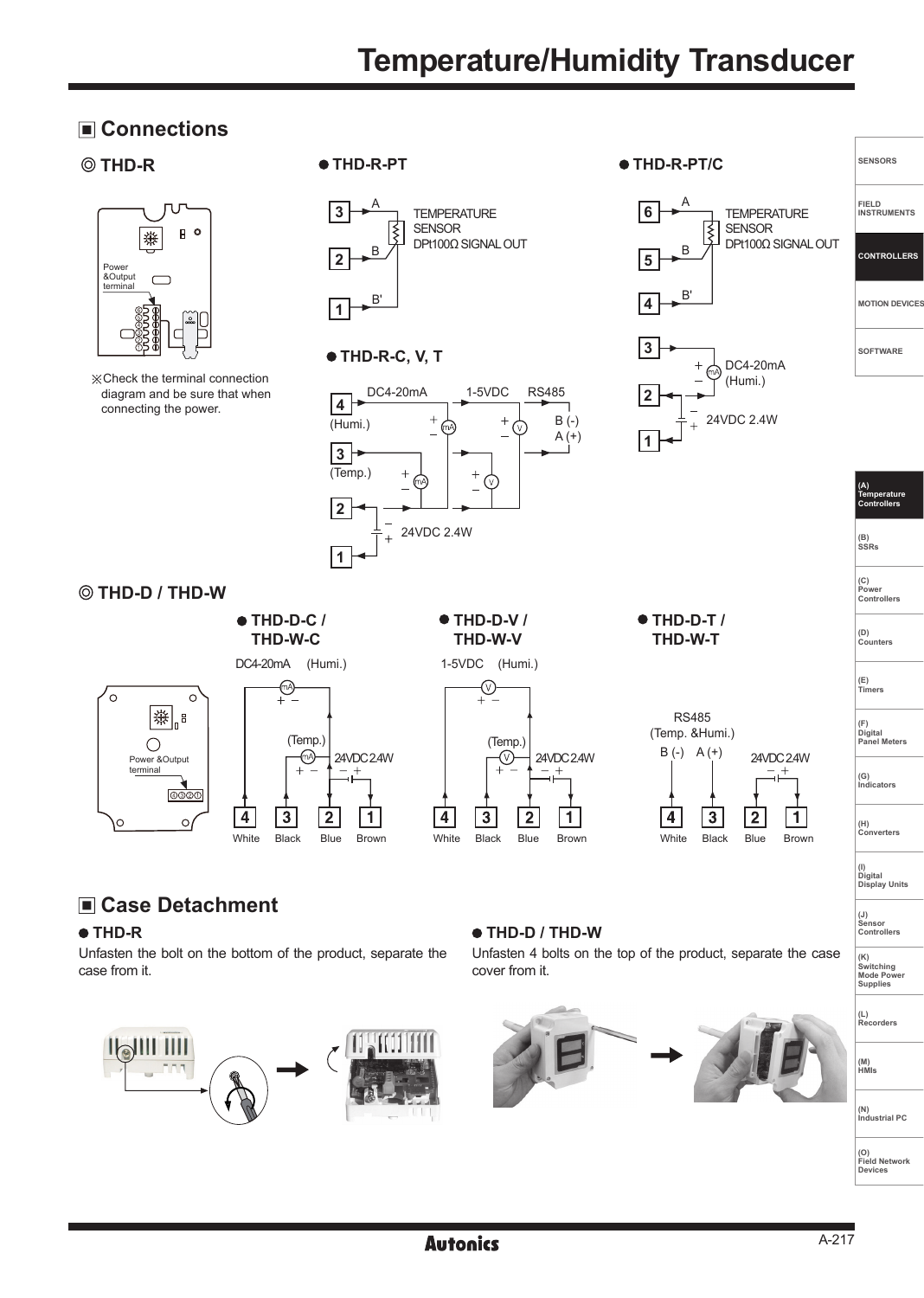#### **Functions**

#### **Voltage output**

It transmits current temperature/humidity to other devices (PC, recorder, etc.) and outputs 1-5VDC. It outputs 1VDC at -19.9℃ of temperature and 0%RH of humidity, 5VDC at 60℃ of temperature and 99.9%RH of humidity. The temperature and humidity output are separated and the resolution is divisible by 1,000.

#### **Current output**

It transmits current temperature/humidity to other devices (PC, recorder, etc.) and outputs DC4-20mA. It outputs DC4mA at -19.9℃ of temperature and 0%RH of humidity, DC20mA at 60℃ of temperature and 99.9%RH of humidity. The temperature and humidity output are separated and the resolution is divisible by 1,000.

#### **DPt 100Ω resistance value output**

It transmits current temperature to other devices (recorder, thermometer, etc.). It outputs 100Ω at 0℃ and 119.40Ω at 50℃. (Temperature coefficient(TCR)=3850 ppm/℃)

#### **Comprehensive Device Management Program [DAQMaster]**

- DAQMaster is comprehensive device management program for convenient management of multiple device data monitoring.
- Visit our website (www.autonics.com) to download user manual and comprehensive device management program.
- < Computer specification for using software > < DAQMaster screen >

| <b>I</b> tem  | Minimum requirements                                       |
|---------------|------------------------------------------------------------|
| System        | IBM PC compatible computer with Intel Pentium III or above |
| Operations    | Microsoft Windows 98/NT/XP/Vista/7/8/10                    |
| Memory        | 256MB+                                                     |
| Hard disk     | 1GB+ of available hard disk space                          |
| <b>VGA</b>    | Resolution: 1024×768 or higher                             |
| <b>Others</b> | RS-232 serial port (9-pin), USB port                       |
|               |                                                            |



#### ■ Sold Separately

#### **Communication converter**



DS16- T DS22/DA22- T DS40/DA40- T DS60/DA60- T

※Connect RS485 communication input type display unit (DS/DA-T Series) and RS485 communication output model of THD Series, the display unit displays present value of the device without PC/PLC.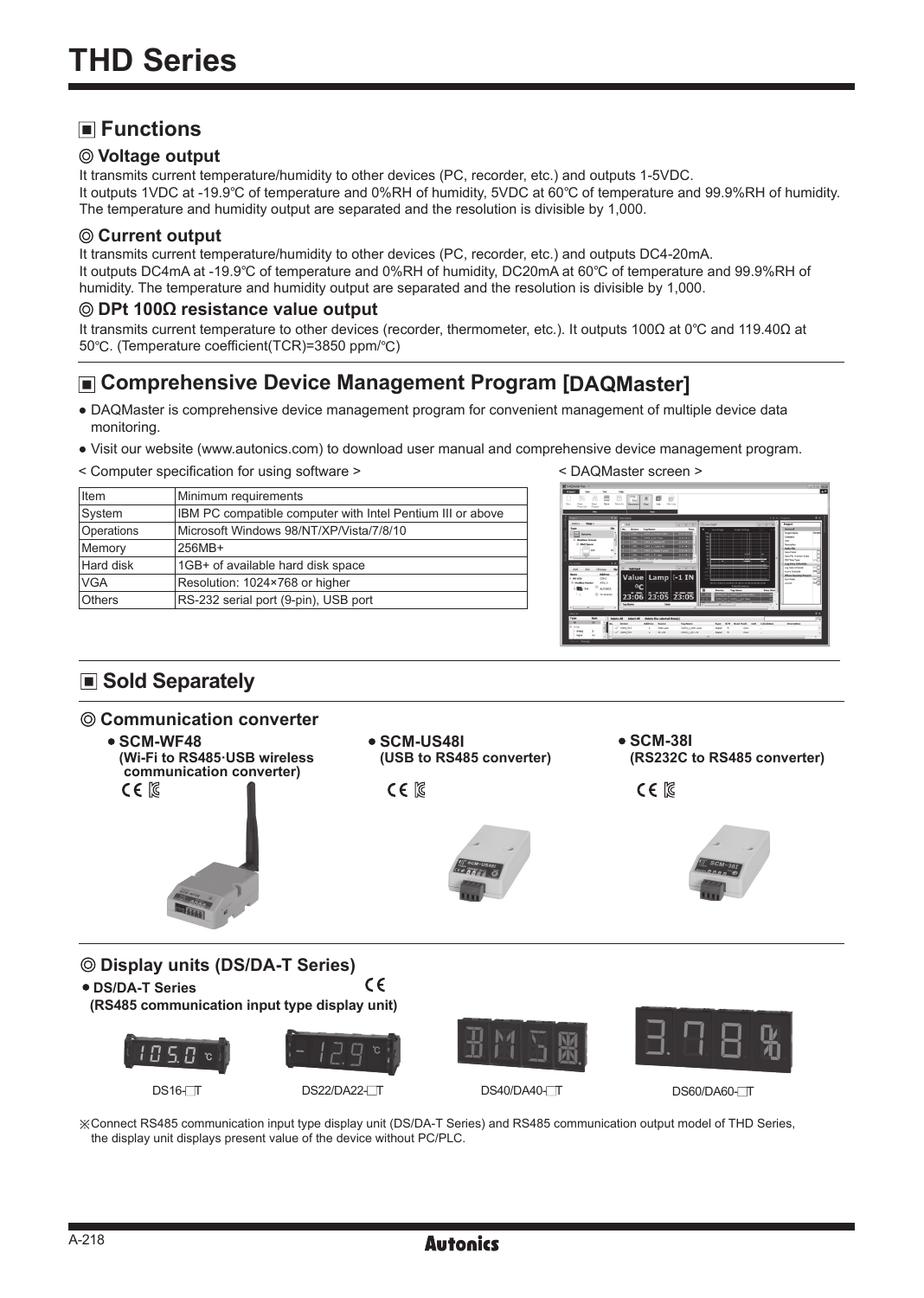#### **RS485 Communication Output**

It is output transmit current temperature and humidity to other devices by communication.

#### **Interface**

| Comm. protocol       | Modbus RTU                     |
|----------------------|--------------------------------|
| Connection type      | <b>RS485</b>                   |
| Application standard | Compliance with EIA RS485      |
| Max. connection      | 31 units (address: 01 to 31)   |
| Synchronous method   | Asynchronous                   |
| Comm. method         | Two-wire half duplex           |
| Comm. distance       | Max. 800m                      |
| Comm. speed          | 1200 to 115200bps (selectable) |
| Start bit            | 1-bit (fixed)                  |
| Data bit             | 8-bit (fixed)                  |
| Parity bit           | None (fixed)                   |
| Stop bit             | 1-bit (fixed)                  |

※It is not possible to change parameters during communication with the master system.

(At communication status, THD and master system are available to change the address.)

※Match the parameter of THD communication to be same as the master system.

※It is not allowed to set overlapping communication address at the same communication line.

#### **Application of system organization**



※It is recommended to use Autonics communication converter; SCM-WF48 (Wi-Fi to RS485·USB wireless communication converter, sold separately), SCM-US48I (USB to RS485 converter, sold separately), SCM-38I (RS232C to RS485 converter, sold separately).

Please use twisted pair wire, which is suitable for RS485 communication, for SCM-WF48, SCM-US48I and SCM-38I.

#### **Ordering of communication control**

- The communication method is Modbus RTU.
- After 2.0 sec being supplied the power into master system, it is able to start communication.
- **(I) Digital Display Units** ● The initial communication is started by master system. When a command comes out from the master system, THD will



**SENSORS**

**SOFTWARE**

**(A) Temperature Controllers**

**(B) SSRs (C) Power Controllers**

**(D) Counters**

**(E) Timers**

**(G) Indicators**

**(F) Digital Panel Meters** 

**(H) Converters**

**MOTION DEVICES**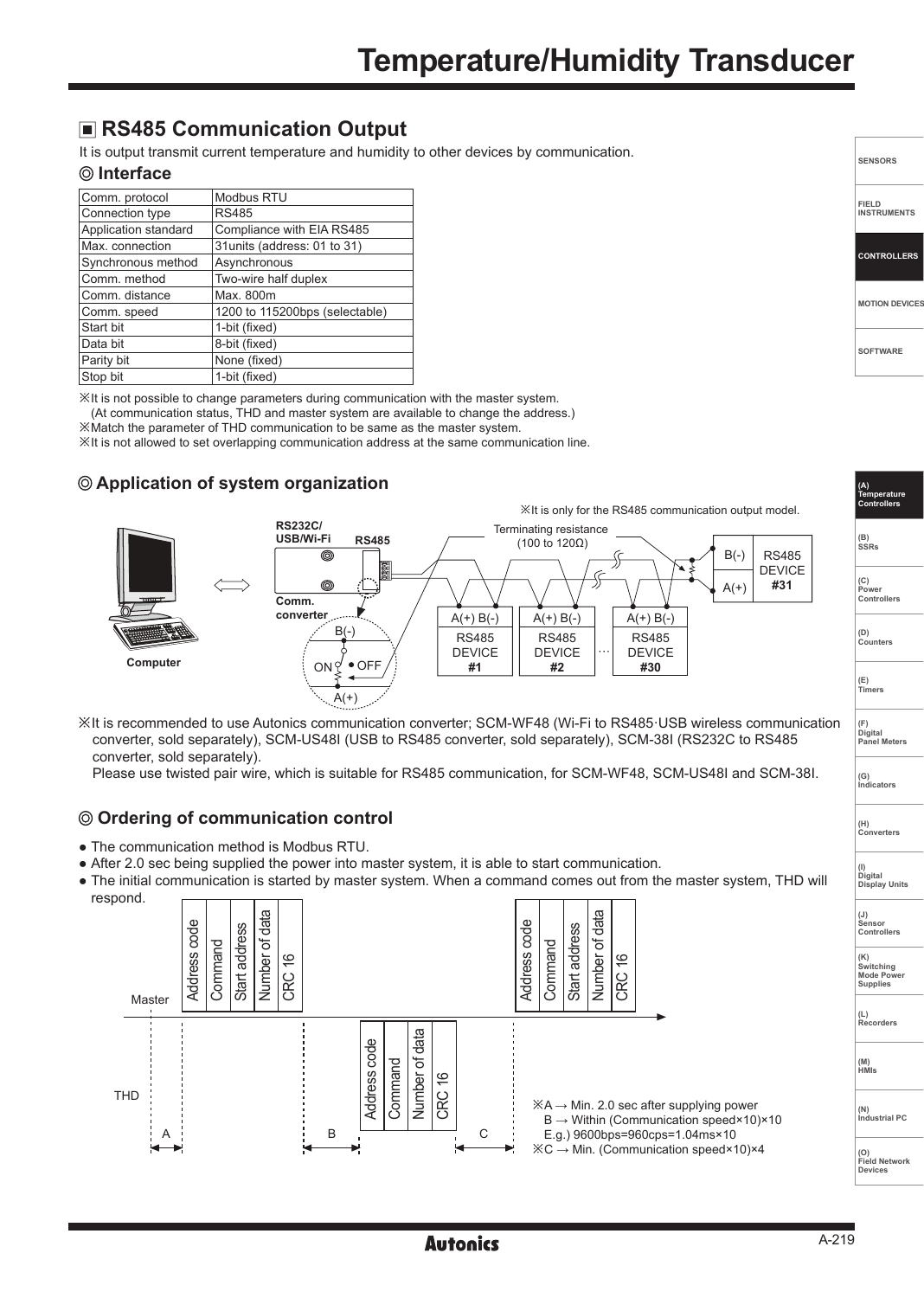#### **Communication command and block**

The format of query and response.

#### **Query**

| Address code | Command                    | lStart address | Number of data | ICRC16 |  |  |  |
|--------------|----------------------------|----------------|----------------|--------|--|--|--|
|              | Calculation range of CRC16 |                |                |        |  |  |  |

①Address code: This address code is for identifying THD by master system and able to set within range of 01 to 31. ②Command: Read command for input register

③Start address: The start address of input register to read (Start address). It is available to select 0000 and 0001 for start address. 16bit data in the address 0000 indicates temperature value, 16bit data in the address 0001 indicates humidity value. (Refer to Modbus Mapping table.)

④Number of data: The number of 16bit data from start address (No. of Points). When start address is 0000, it is available to read 2 of 16 bit data, or when start address is 0001, it is available to read 1 of 16 bit data.

⑤CRC16: Checksum for checking the whole frame and it is used for more reliable transmit/receive to check the error between transmitter and receiver.

#### **Response**

| IAddress code | ommandٽ                    | Number of data | Temperature data | data<br>l Humiditv | CRC16 |  |  |
|---------------|----------------------------|----------------|------------------|--------------------|-------|--|--|
| . .           | Calculation range of CRC16 |                |                  |                    |       |  |  |

①Address code: This address code is for identifying THD by master system and able to set within range of 01 to 31. ②Command: A response for read command of input register

③Number of data: The number of 8 bit data to send from start address (No. of bytes). When start address is 0000, it is available to read 4 of 8 bit data, or when start address is 0001, it is available to read 2 of 8 bit data.

④Temperature data: This is the value of 16bit. To get a current temperature value, divide read value by 100. E.g.)When read data is 0×09B0, decimal value is 2480, the current value is 2480/100=24.80℃.

⑤Humidity data: This is the value of 16bit. To get a current humidity value, divide read value by 100. E.g.)When read data is 0×0B68, decimal value is 2920, the current value is 2920/100=29.20%RH.

⑥CRC16: Checksum for checking the whole frame.

#### **Application for communication command**

(Query): Address code (01), Start address (0000), The number of 16 bit data to read (2) CRC16 (0x71CB)

| 101          | 04             | 00               | 100 | 00                       | 02  | -                         | $\cap$<br>◡◻ |
|--------------|----------------|------------------|-----|--------------------------|-----|---------------------------|--------------|
| Address code | <b>Command</b> | Start<br>address |     | of data<br><b>Amount</b> |     | CDC1C<br>טו טר <i>ו</i> ט |              |
|              |                | <b>High</b>      | Low | Hiah                     | Low | <b>High</b>               | Low          |

(Response): Address code (01), The number of 8 Bit data to read (4), Temperature (0x09B0), Humidity (0x0B68) CRC (0x94DE)

| 101            | 04         | 04            | 109              | B0  | 0 <sub>E</sub>     | 68  | 94    | DE   |
|----------------|------------|---------------|------------------|-----|--------------------|-----|-------|------|
| <b>Address</b> | l Response | <b>Amount</b> | Temperature data |     | .<br>Humidity data |     | CRC16 |      |
| Icode          | command    | of data       | High             | Low | Hiah               | Low | High  | .Low |

#### **Error processing (slave → master)**

#### **1. Not supported command**

| 101                                             | $\sim$<br>∣∪∧    | $\sim$<br>u       | $\lambda$<br>⌒⌒ | IXX |  |
|-------------------------------------------------|------------------|-------------------|-----------------|-----|--|
| <b>Address</b><br>; code                        | Response command | code<br>Exception | CDC1C<br>URU 10 |     |  |
| $\cdots$<br>. .<br>.<br>.<br>.<br>$\sim$ $\sim$ |                  |                   |                 |     |  |

※Set a received highest bit and send it to response command and exception code 01.

#### **2. The start address of queried data is inconsistent with the transmittable address or the requested number of data is bigger than the transmittable address.**

| 01            | O۴              | $\sim$<br>∣∪∠                          | $\sim$<br>◡∠        |  |
|---------------|-----------------|----------------------------------------|---------------------|--|
| 'Aau.<br>code | command<br>onse | $\sim$ $\sim$ $\sim$<br>⊢<br>coue<br>- | $\sim$ r<br>״<br>н. |  |

※Set a received highest bit and send it to response command and exception code 02.